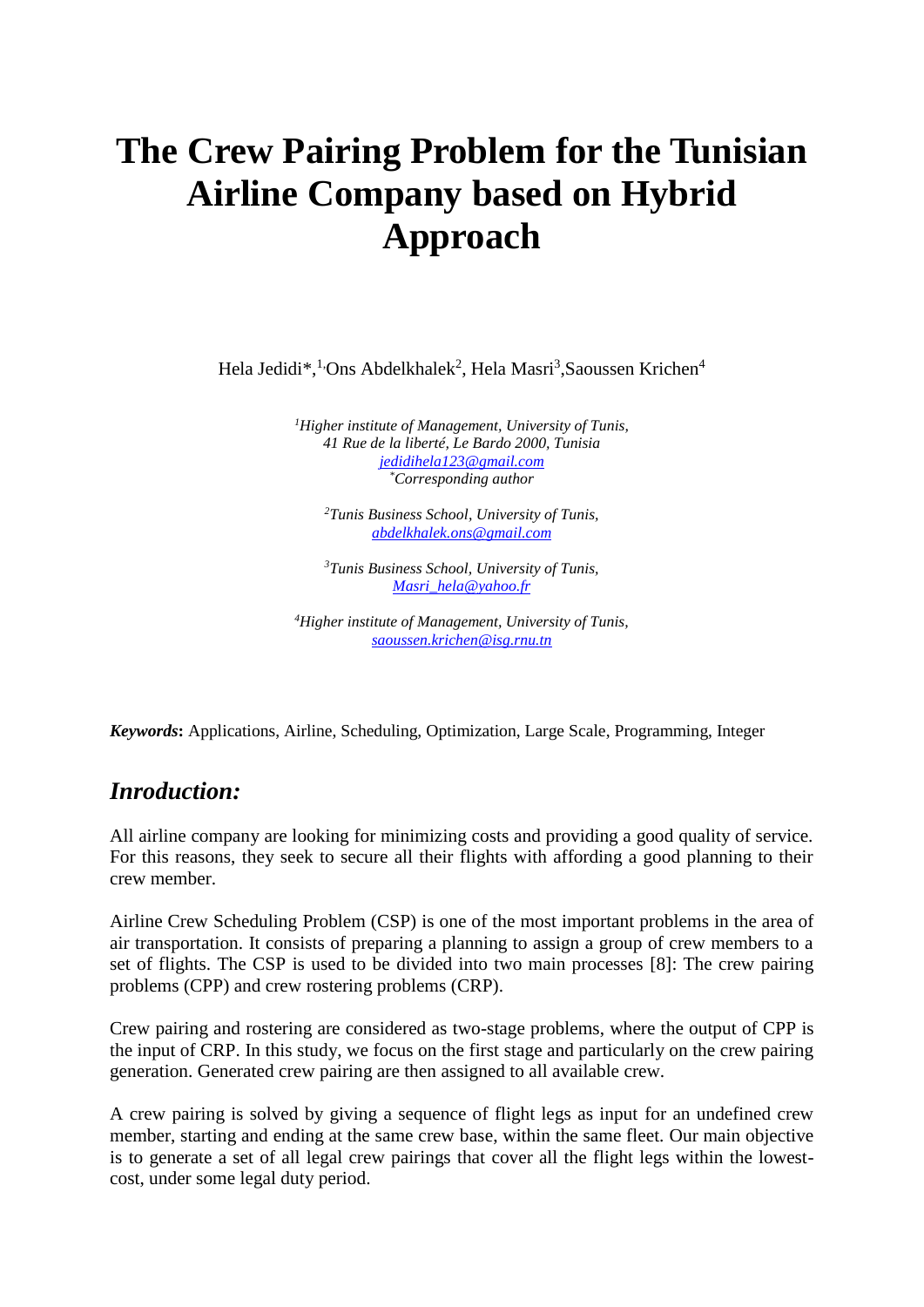Three main variants for the CPP are proposed: a daily time horizon, a weekly time horizon and a monthly time horizon. Many researchers have focused on monthly time horizon, because it is the most realistic one. This CPP variant takes into account the vacation periods and the variations in the flight schedules.

Based on the previous works, the CPP methodology has been divided into two: the first stage, focus on the generation of all legal pairings, whereas the second stage is dedicated to select the optimum pairings that cover all flight legs with a minimum cost.

In this study, we propose a new problem formulation for the CPP applied to a real case study for Tunisian airline Company. The first phase for generating all legal pairing is formulated as a shortest path problem (SPP) on a structured network. The SPP takes as input a set of flight legs under some constraints called duties periods. The latter are set by the Tunisian Ministry of Transport and Communication in 2017.Then, the optimization phase is modelled as a set covering problem (SCP).

The literature reveals that many researchers have proposed various methodologies to solve the CPP. [2][5][6] Presented several surveys on CPP. As the CSP is proven to be an NP-hard constrained problem [8]; the two main approaches used to solve this problem are: row approach proposed by [9][1][4] and column generation approach (or network approach) (CG) which presents the widely used technique to generate legal pairings for large-scale linear programming problems.

[3] Compare three hybrid approaches to solve the CPP where the CG approach is considered as the third solution and solved by the SPP under some duty constraint. Duty presents the time period which contains one or more flight legs, and the sum of all flight time and connection time that crew members cannot exceed it. In most proposed CPP formulations, duty time has been considered as fixed constraints.

For new CPP formulation, we will consider the duty time constraint as not fixed, which depends on the departure time of the flight and the lending's number for the monthly time horizon variant.

# *Resolution approach:*

For our proposed CPP formulation, two solution approaches are proposed for the two stages mentioned before (1) the crew pairing generation and (2) the pairing optimization.

In our real case study, we used exact method to solve the CPP for the small scale problems. However, a hybrid approach is proposed, for large instances, wich combine the CG and zeroone integer programming model of the SCP.

The main idea for the CG is to generate the maximum number of pairing with minimum of cost. The first step, in this case is to construct the flight network with possible connection. Where, each flight network is composed by nodes and arcs, nodes present the arrival and departure of each flight leg and the arcs present the connection time between flights. Added to that, each crew has a home base that should be mentioned with two additional nodes.